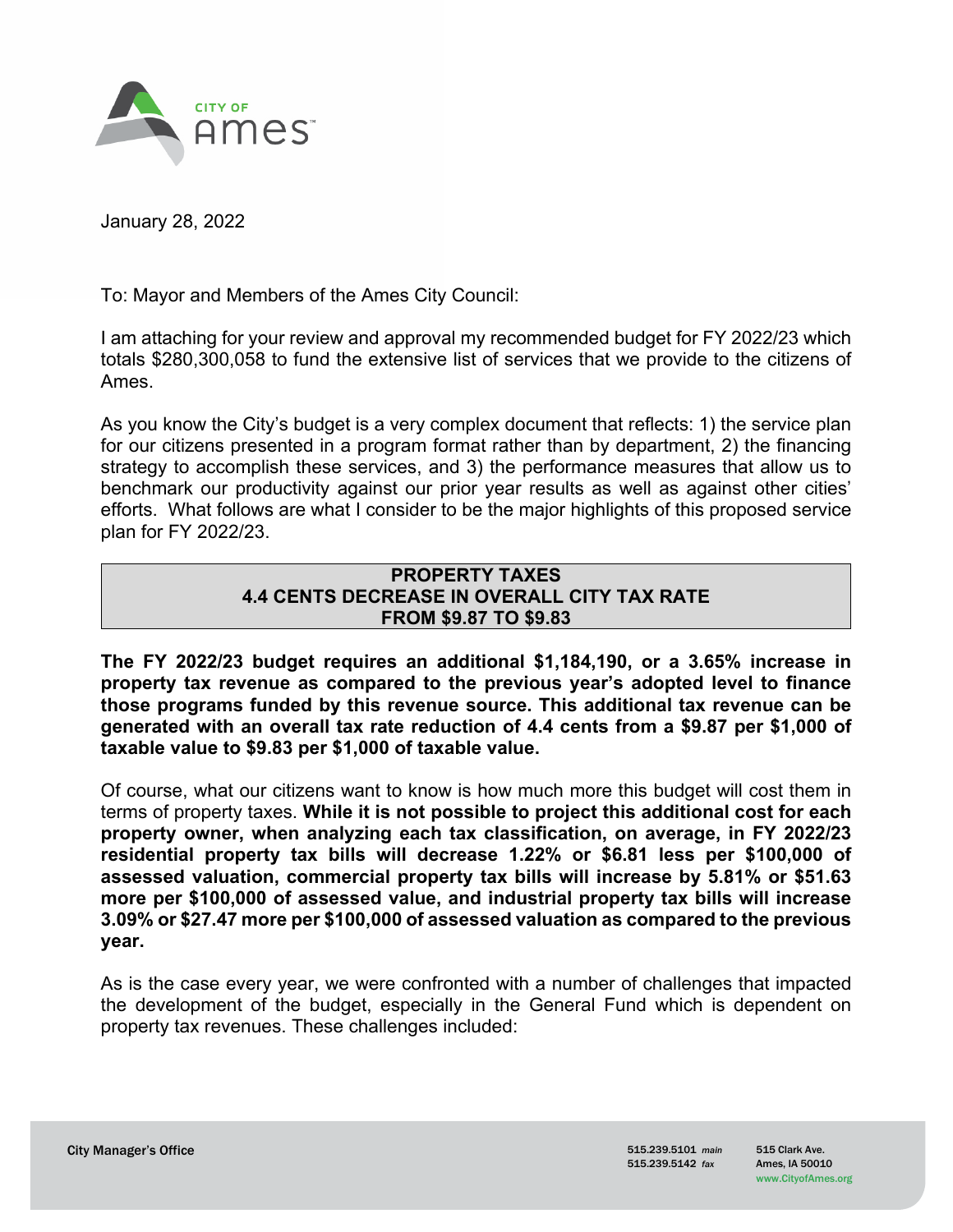- The promised financial backfill from the State Legislature to compensate cities for rolling back the taxable values on commercial and industrial properties is being eliminated over the next five years resulting in a \$168,322 loss in State Replacement Tax revenue in FY 2022/23 alone. Approximately, \$99,000 of this total will be lost to the General Fund.
- The State mandated rollback on residential properties was reduced from 56.41% to 54.13%, resulting in \$83,902,749 less assessed valuation being subject to taxation which impacts all four levies that comprise our overall City tax rate.
- Along with our traditional annual amount of General Obligation Bond issuance for street, traffic, storm water, public safety, and park improvements; the FY 2022/23 budget reflects for the first time the issuance of \$6,192,512 in General Obligation bonds for the new Indoor Aquatics Center, with an additional \$13,971,664 of bonds planned for sale in FY 2023/24. As a result, over half of the \$1,184,190 in additional property tax funding being requested for FY 2022/23 is earmarked to cover the Debt Service Levy increase.

Fortunately, we received some good news that will positively impact the budget and help generate the additional revenue needed to fund the budget.

- We have been informed that the City's obligation for the State administered Police and Fire Retirement System will be approximately \$169,000 less in FY 2022/23 than the prior year.
- Throughout the pandemic, our residents appear to have continued to shop in person and through the internet resulting in a projected increase of approximately \$2,300,000 more in Local Option Sales Tax revenue than budgeted in FY 2021/22. An additional \$892,036 is projected for FY 2022/23 as compared to the FY 2021/22 adopted budget. It should be noted that for both these fiscal years, 60% of these totals will be used to reduce property taxes.
- In addition to the unexpected increase in Local Option Sales Tax revenues, an unusually high number of vacant positions were experienced in our General Fund supported departments which resulted in substantial savings. Some of the vacancies were the result of retirements, some were influenced by police officers deciding to leave the profession, and others were caused by our conservative approach not to fill the vacancies immediately in the face of the uncertainty as to whether or not the negative effects of the pandemic on our revenues would cause us to have to cut expenditures later in the fiscal year. These vacancies have resulted in approximately \$800,000 in savings in personnel costs in both FY 2020/21 and FY 2021/22.

**In total, we are projecting \$3,504,556 in one-time net savings in the General Fund from FY 2020/21 and FY 2021/22. I would strongly advise the City Council to use these one-time savings for one-time expenditures. To apply these**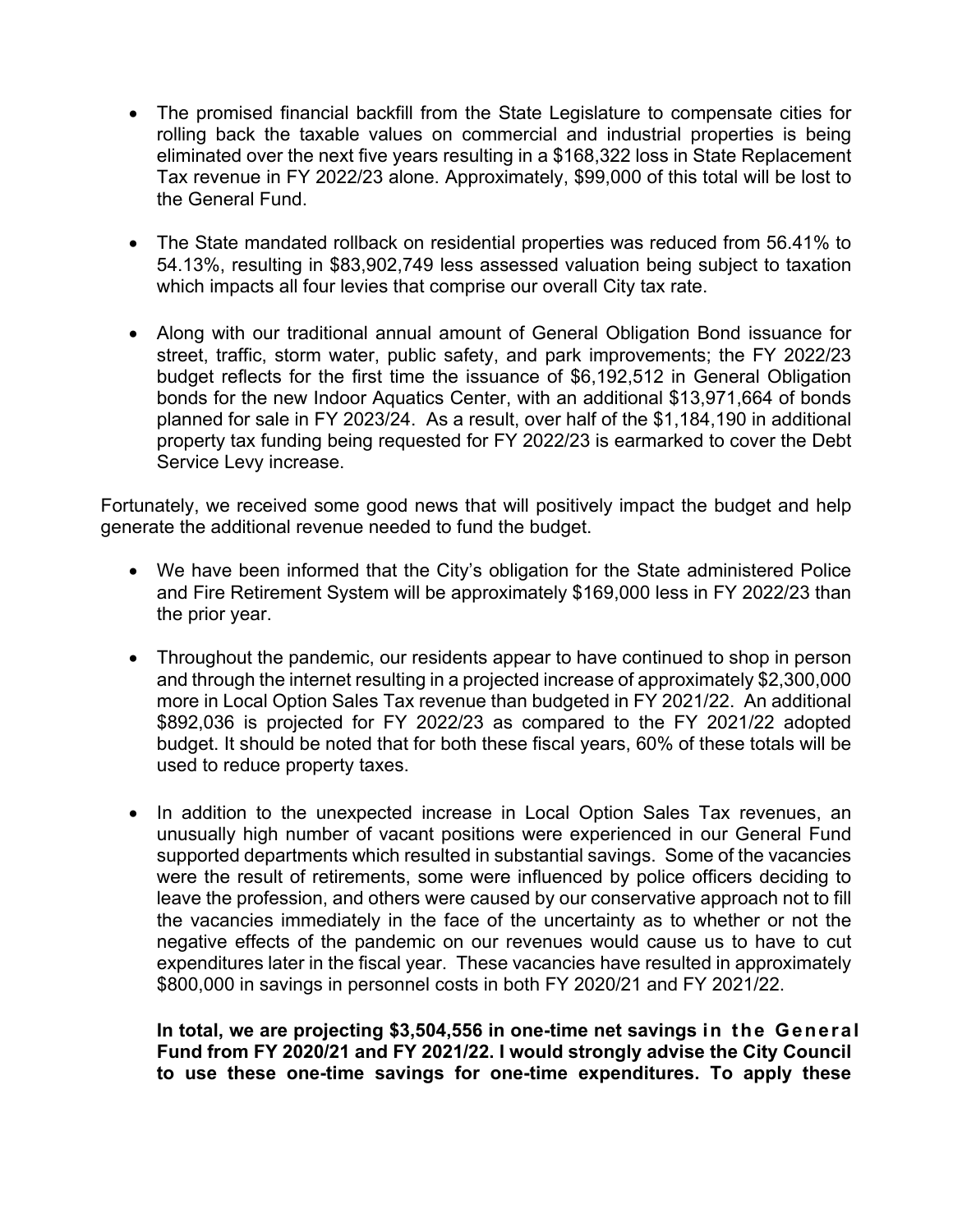**savings to reduce ongoing operational expenditures will create a large increase in property taxes the following year when the balance has been depleted.** 

**In response to this surplus, I have developed a list of uses that have been incorporated into the budget for one-time expenditures totaling \$877,624 for Fire Safety, Parks and Recreation, the Library, the Cemetery, Information Technology, and Facilities. Since these expenditures would likely show up in future budget requests, using a portion of the savings for these purposes will help reduce future costs. In addition, I have directed the additional one-time savings be earmarked as follows: \$200,000 for an initial pool for sustainability projects, \$500,000 to restore the Parking Reserve Fund balance, \$900,000 for the Debt Service Fund balance to mitigate the tax impact on the issuance of \$21,000,000 for the Indoor Aquatics Center, and \$1,000,000 to the City Council's Priority Fund for yet to be determined capital projects.** 

The General Fund ending balance in FY 2022/23 is projected to be \$10,282,146. This balance meets City Council's goal for a 25% unobligated reserve and leaves an additional \$991,061 to further respond to unplanned events.

## LAW ENFORCEMENT

Two important initiatives will be accomplished in FY 2021/22. First, the results of the Police Department's first Traffic Stop study conducted by a third-party consultant will be shared with the City Council and the public. This study, which was initiated at the request of the Police Department, will stimulate ongoing dialogue among our officers about this important topic and help assure that everyone who deals with our officers during discretionary stops is treated fairly.

Second, in accordance with the internal report entitled "Policing In Ames, A Path Forward", the new Ames Resident Police Advisory Committee will be initiated to: 1) incorporate a citizen perspective into the evaluation of citizen complaints against the Ames Police Department, 2) provide thoughtful recommendations regarding the policies and practices of the department, 3) report concerns regarding complaint investigation outcomes, and 4) increase public confidence in the professionalism and accountability of the department.

Calls for mental health assistance have continued to increase substantially, from 963 in 2014 to 2,300 by the end of 2021. In response to this service demand, the budget includes two initiatives. First, our highly successful Mental Health Advocate position will increase from a three-quarter position to a full-time employee (FTE) in FY 2022/23, at an additional cost of \$27,843. This change will allow more time and flexibility for increasing the outreach and education for our citizens along with reacting to situations that currently dominate the Advocate's time. In addition, along with our current partnership with the Story County Mental Health Task Force and the Mobile Crisis Response Team, the department hopes to collaborate in a new project called Third Way. This group endeavors to send non-police personnel in response to mental health calls for service.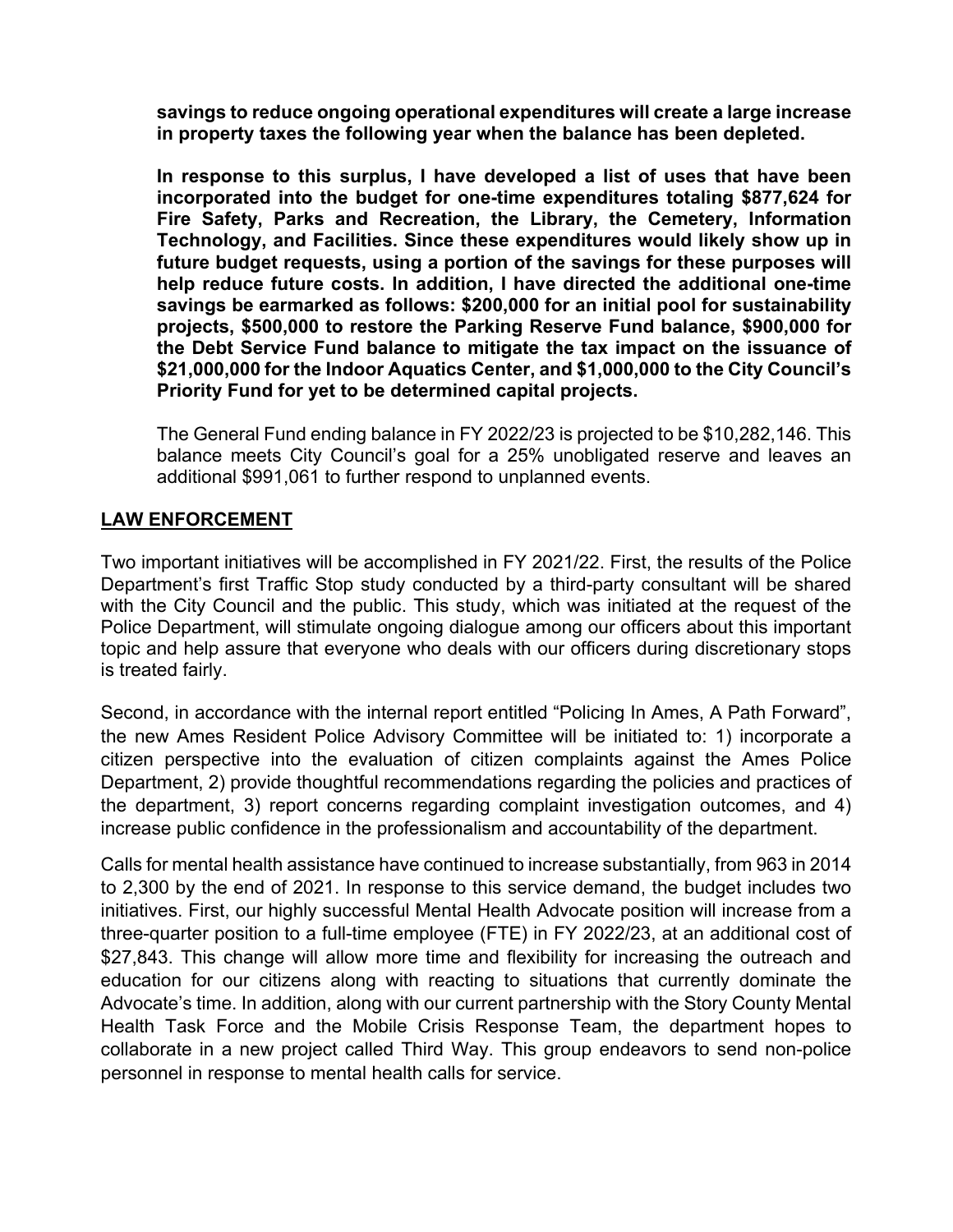Protecting the chain of evidence is crucial to the successful prosecution of our cases. The department currently utilizes two part-time employees to handle evidence. In addition, these employees are responsible for criminal case research and determining which property can be returned to owners or destroyed in order to make room for additional evidence. The workload has increased to the point where one full-time Evidence Technician is warranted. With the addition of Body Worn Cameras, substantially more records than ever are being maintained by the part-time technicians. Therefore, one full-time Evidence Technician has been added to the department, with a net additional cost of \$63,501.

The Ames Community School District has decided to discontinue the School Resource Officer program along with the shared financial responsibility for the two officers. Rather than eliminating two of the current vacant officer positions, my budget recommendation calls for retaining one of the two positions. This will allow us to add an extra officer to our busiest shift, 3:00 p.m. until 11:00 p.m., to increase our service response with a net savings of \$9,986.

Two operational changes have resulted in service improvements and reduction in costs. First, through a partnership with Iowa State University, Story County, and the City of Ames, we created our own radio system, StoryComm, that has resulted in improved quality of service and lower costs than our previously contracted system. Second, the introduction of hybrid police cars has realized a 58% reduction in metric tons of CO2 per year per car, as well as recouping the higher initial purchase price for a hybrid through lower operational costs in less than a year. We hope to have all hybrid patrol vehicles by the end of FY 2022/23.

# **FIRE SAFETY**

In January 2022, the Fire Department moved from an Emergency Medical Responder (EMR) level to an Emergency Medical Technician (EMT) level of emergency medical service. This new service level will allow our firefighters to perform more advanced lifesaving skills while on the scene prior to the arrival of an ambulance. This improvement was made possible because of the longstanding partnership we have with Mary Greeley Medical Center. As the entity responsible for the ambulance service, they are aware how our transition to an EMT status will help them and, therefore, have agreed to pay for the additional certification, training, and supply costs associated with the upgrade.

The Fire Department has taken the lead in preparing the City's Incident Command Center (ICC) Team to respond to disasters. Our Disaster Planning Manual is being updated and individuals from throughout the City organization are being educated as to their roles and responsibilities on the ICC Team.

The department hopes to switch from the larger apparatus used for medical assist calls to smaller, less costly pickup-style response vehicles. Savings realized from the transition will be used to purchase our first all-in-one technical rescue response vehicle which will house hazmat, confined space, and trench rescue equipment.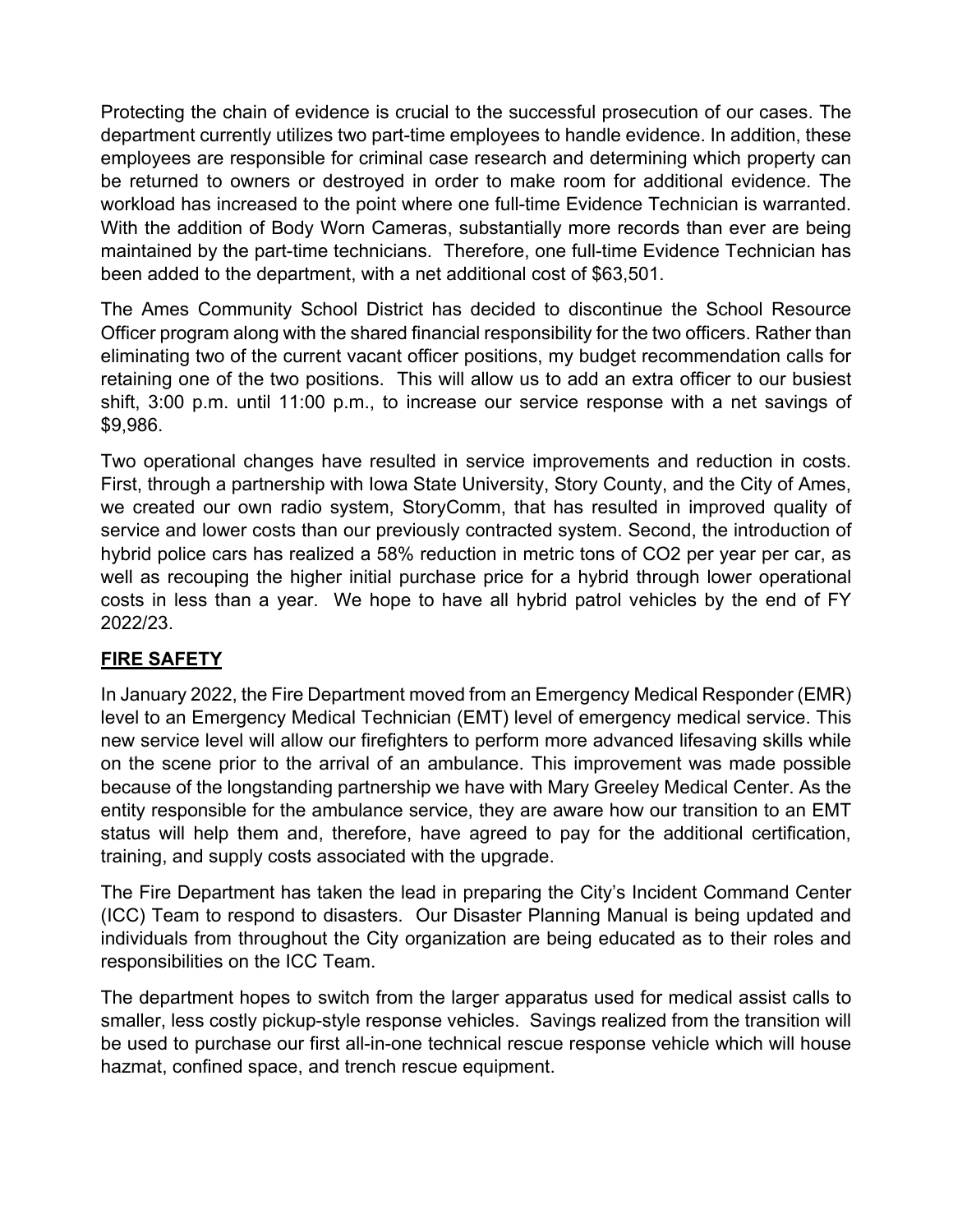I have once again included an additional Firefighter position in the budget in keeping with my strategy to gradually increase the number of firefighter positions. These smaller incremental increases in personnel costs will cause less stress on the budget than having to appropriate one large amount for new fire fighters along with the building construction and apparatus costs when a fourth fire station is opened.

### **BUILDING SAFETY – 3% Increase in Rental Housing Permit Fees No Increase in Building Permit Fee**

We have not increased our Rental Housing fees since FY 2017/18. While our operating costs associated with the delivery of the rental inspection service continued to grow, so did our revenue. There was no need for a fee increase since the number of new apartments grew as well to generate the necessary revenue. Now the growth in new apartment units has plateaued. T**herefore, in order to adhere to our policy to cover the cost of our rental inspection service with revenue from fees, the rental permits costs are increased by 3% in the FY 2022/23 budget.**

In terms of building permits, we are projecting a resurgence of construction activity in FY 2022/23, so once again no increase in building permit fees has been included in the budget for this fiscal year.

In an effort to improve customer service, the Inspection staff will be exploring moving away from desktop computers to remote workstations. This change will allow our inspectors to have access to relevant data while in the field, providing our customers with more timely responses.

### **ELECTRIC UTILITY – NO RATE INCREASE**

**You will note that we continue to work to hold our electric rates as low as possible with an operating budget in FY 2022/23 that reflects only a 0.8% increase in expenditures. Included in these expenditures are improvements to our production and distribution systems in order to better assure service reliability to our customers. Future rate increases will be dependent on the magnitude of the projects that are pursued in our quest to meet the City Council's sustainability goal.**

In the short-term, we continue to emphasize the utility's role in reducing our carbon footprint. Towards this end, four initiatives stand out in the FY 2021/22 and FY 2022/23 budgets. First, additional funding has been included in the Demand-Side Management program. Since the use of this incentive pool has diminished over time, the staff is working with the Electric Utility Review And Operations Board to introduce new incentives/rebates to help us hold down our system peak. Second, we are excited by our financial participation in the construction of geothermal systems in the Baker Subdivision. Through this pilot program, we will learn how to bring lower cost heating and cooling to affordable housing developments. Third, a consultant has been hired to recommend sites on land and rooftops throughout the community to expand our wind and solar energy portfolio. Fourth, an additional study will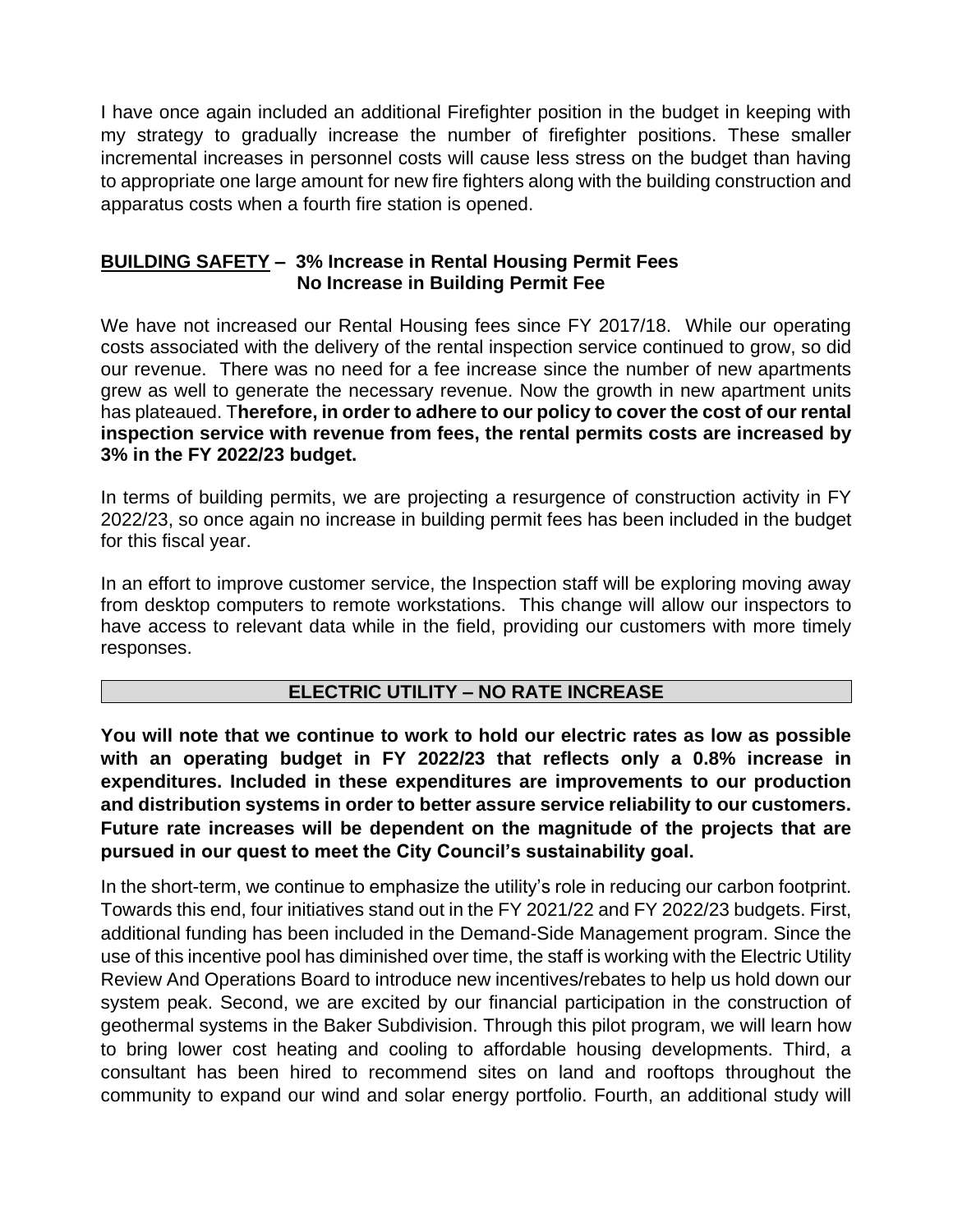recommend how we continue our commitment to converting our solid waste to electric energy and, at the same time, allow the Electric Utility to take advantage of attractive energy prices available on the open market.

### **WATER UTILITY – NO RATE INCREASE**

### **The FY 2022/23 budget does not require a rate increase to our customers. However, assuming five-year projections remain true, we will need water rate increases in FY 2023/24 and FY 2025/26 during the life of our current five-year CIP.**

A new Supervisory Control And Data Acquisition (SCADA) Technician position has been added in FY 2022/23 to serve both the Water and Water Pollution Control Utilities. Because the degree of automation and sophistication of the control systems at both facilities have increased significantly over time, the need for an individual with unique expertise to devote to managing these systems is warranted. In addition, with the ever-increasing threat of cyber-attacks, this position will provide on-site capabilities to monitor our systems and respond in the event of an intrusion.

In accordance with the updated Emergency Response Plan for the utility, Water Utility staff has been working with the Information Technology (IT) staff to isolate and protect the Plant control systems from the remainder of the City's IT infrastructure.

While the warranty periods for the major systems at the new Water Plant have expired, the staff has decided to enter into maintenance contracts for the following specialized systems: standby generator, fire sprinkler, elevator, and HVAC.

The WP&C and the Electric Utility staffs are working with Iowa State University to consider utilizing the new Wi-Fi network they are developing as a result of receiving a large federal grant. This system will offer the ability to read the meters in near real-time. The use of this network will allow staff to perform a demonstration project to determine the benefits of this new tool for our utilities.

An updated water leak detection assessment of the water distribution system is scheduled to be completed in FY 2021/22 to identify leaks that are not interrupting service to our customers but are resulting in lost water and revenue to the utility.

## **WATER POLLUTION CONTROL UTILITY – 5% INCREASE IN RATES**

### **A 5% increase in sanitary sewer rates has been incorporated into the FY 2022/23 budget. Our current long-range financial analysis anticipates the need for additional rate increases in this utility in FY 2024/25 and FY 2026/27.**

As described above, this utility will benefit from sharing the service provided by the new SCADA Technician.

In addition to the significant modifications that will be made to the Water Pollution Control Plant to meet the State's nutrient reduction goals, partnerships have been formed to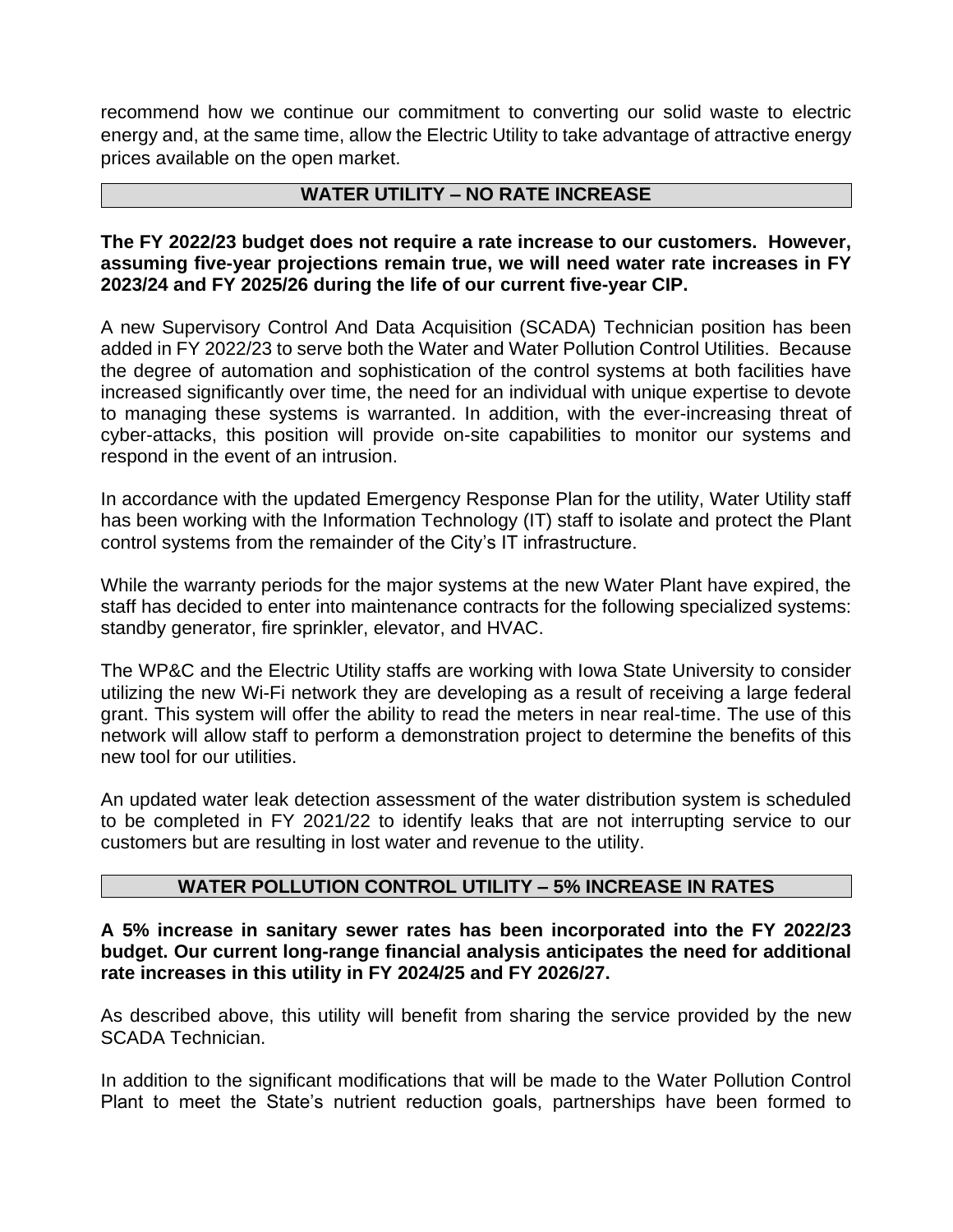accomplish best practices in the watersheds surrounding Ames to accomplish nutrient reduction. One partnership involves Story County Conservation, the Iowa Department of Agriculture and Land Stewardship, and the Story County Soil and Water District to treat 25 field tile outlets with bioreactor systems to reduce nitrates by up to 50%. Another successful partnership includes the Iowa Soybean Association and the Soil and Water Outcomes Fund to provide financial incentives to farmers who implement conservation practices in the surrounding watersheds.

A neighboring business, Verbio, entered into a cooperative agreement with the utility to haul the anaerobically digested sludge from our Plant to their facility to serve as "biological seeds" to jump start their digesters. This agreement benefitted the company and saved the utility the cost of paying a contractor to land-apply the sludge.

## **STORMWATER UTILITY - \$0.25 INCREASE IN MONTHLY ERU FEE FROM \$4.95 TO \$5.20**

**The budget before you includes a \$0.25 monthly Equivalent Residential Unit (ERU) increase from \$4.95 to \$5.20 to help cover the costs to maintain the existing stormwater system as well as the capital improvement projects to replace deteriorating infrastructure over the next five years. This fee was last increased in FY 2017/18.**

The FY 2022/23 budget includes funds for the development of a master plan for the Ioway Creek watershed as required by the Iowa Department of Natural Resources. The plan will analyze existing conditions and identify future maintenance projects and capital improvements for this watershed.

An emphasis in this utility continues to be public education and outreach about best practices, watershed issues, and native plantings that support pollinator populations. Eco Chats will be held monthly in the Library featuring keynote presentations from local and national stormwater experts.

#### **RESOURCE RECOVERY UTILITY NO INCREASE IN THE PER CAPITA SUBSIDY \$3.75 INCREASE FOR THE PER TON TIPPING FEE FROM \$58.75 TO \$62.50 PER TON**

The Resource Recovery operation is financed primarily from the per ton tipping fees charged to the private haulers who dispose of their solid waste at our Plant, revenues collected from our Electric Utility that purchase our Resource Derived Fuel as an alternative fuel source, and a per capita fee charged to all governmental entities in Story County who have partnered with us in this venture. **In FY 2022/23, the Per Capita subsidy for this utility is estimated to be \$912,450. The City's portion of this obligation is \$592,484, or 65%, and is paid from property tax revenues generated by the General Levy.**

**Our five-year projections indicate a need for additional revenue to cover our operating and capital improvement needs over this time period. Therefore, the budget includes**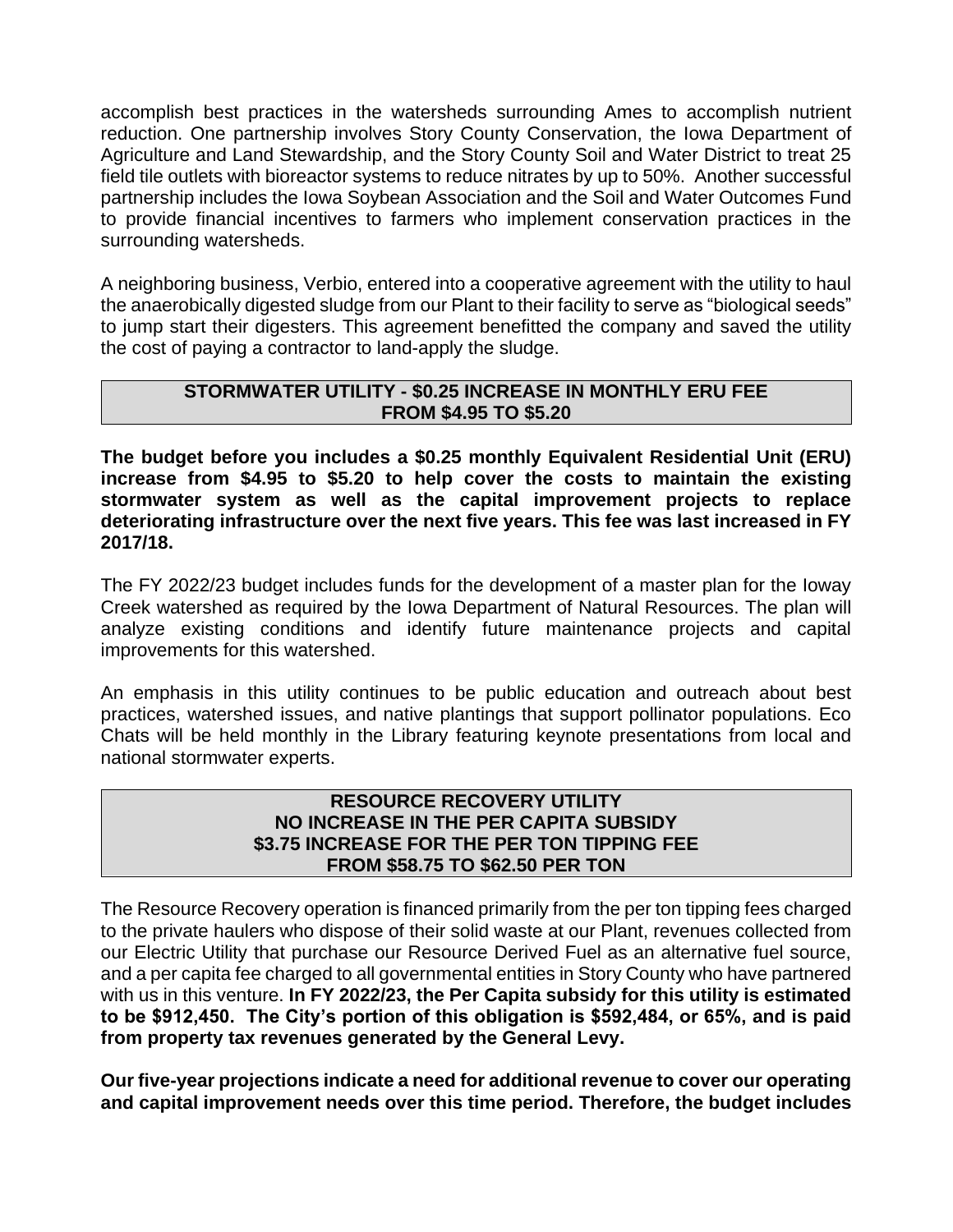**a \$3.75 increase in the per ton tipping fee at the Resource Recovery Plant from \$58.75 to \$62.50**. This increase will no doubt be passed on to our residents. However, rather than increasing our per capita subsidy for this utility, increasing the tipping fee will send a pricing signal to our residents that, hopefully, will influence their behavior to reduce the amount of material that they deposit into the waste stream.

The staff currently is working with a consultant to explore options for the next generation of our waste-to-energy system. The frequency and magnitude of future property tax and tipping fee increases will be impacted by which option the City Council selects for our path forward.

Staff at this utility is exploring the possibility of utilizing the anaerobic digestors at the WPC Plant to process the food waste diversion collections from the Resource Recovery Plant to produce electricity for the WPC Plant. If this is successful, both utilities will benefit from this partnership.

The Rummage Rampage will continue in FY 2022/23. This has been a highly successful program diverting approximately 100,000 pounds of household goods from the landfill.

Staff also will be engaging in a study to consider a closed solid waste collection system to eliminate redundant trips by multiple garbage haulers throughout our residential neighborhoods.

Our contract with the Boone County Landfill for reject disposal expires in June 2022. Boone officials have expressed their concern about the amount of Story County waste being deposited at their facility. Because of this concern, staff is exploring other existing landfills in surrounding counties that could serve our needs should the contract not be renewed or modified. We also are evaluating an option to recycle mattresses, which are very difficult to landfill.

## **TRANSPORTATION**

# **STREETS/TRAFFIC**

A major source of revenue to cover our operational expenditures for street and traffic related activities are Road Use Tax proceeds collected by the State and distributed to the City on a per capita basis. Our projections indicate that this revenue source will remain strong since more fuels are being consumed with more people driving than traveling by plane. The recent census count established an increase in the City's population, which also has improved our revenue stream from this tax.

The use of the following new technology platforms will be utilized to help us improve our street and traffic systems.

• The Benchmark and Monumentation Modernization project will provide an updated system of survey points across the community that coordinate with the new federal geospatial network. This network will be required for our Geographic Information System (GIS) and will be used on our federal projects and flood maps.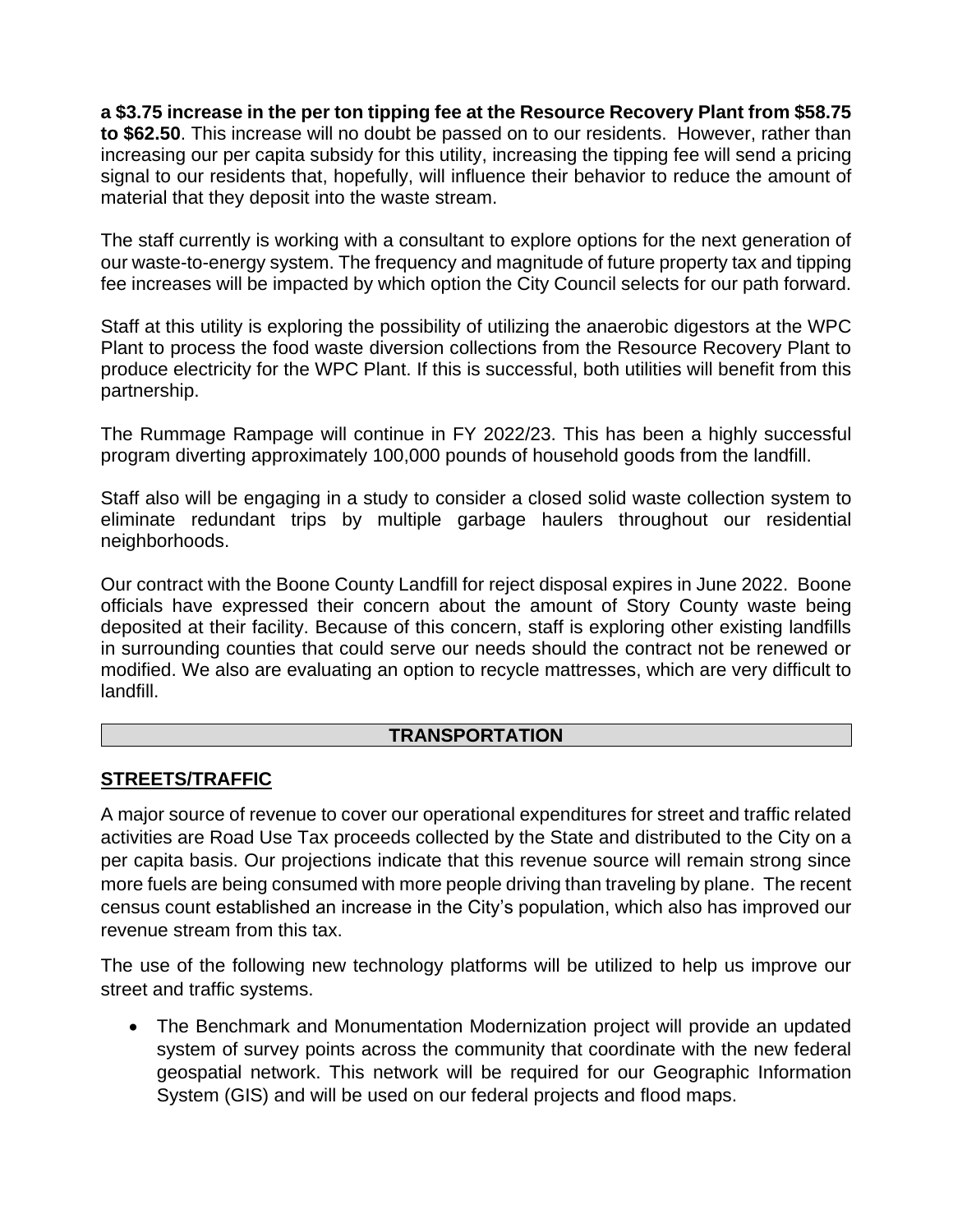- There will be updated street condition data collected and analyzed for use in the City's Pavement Management System. This data is essential for prioritizing street maintenance and capital improvement projects.
- A new software will be purchased that provides aggregated traffic counts and origin/destination data relevant for traffic studies and facility planning without having to devote the staff time to perform our own traffic counts. This multi-modal data will include bike, vehicle, and pedestrian information.

You will note that, for the first time, we have broken out our GIS group as a separate activity in order to highlight the exciting initiatives that are being accomplished. We can take pride in knowing that our GIS capabilities were developed in-house rather than through a very expensive outside consulting contract. Our GIS team creates geospatial information systems that integrate City data, external data, and real-time sensors that provide advanced visualization and analysis capabilities to our departments. Equally exciting is the fact that the GIS output also can be offered externally to help our residents better understand our services. For example, we recently released a real-time Snowplow Operations Dashboard which allows our residents to view the location of our plows during snow and ice events. In addition, our existing data and maps website will be upgraded to allow the public easier access to this important information.

#### **CYRIDE**

CyRide ridership declined in response to the impact of the pandemic when students were taking virtual classes and not required to travel to and from the ISU campus. An influx of one-time federal funding provided through the Coronavirus Aid, Relief, and Economic Security (CARES) Act, the Coronavirus Response and Relief Supplemental Appropriations Act (CRRSAA), and the American Rescue Plan Act (ARP) totaling \$14,490,000 was applied over a two-year period and helped us get through FY 2021/22 with no additional financial support from the three funders and FY2022/23 with a slight increase to the City of Ames and ISU administration. While ridership has gradually improved, we are not expecting ridership to return to pre-COVID levels in FY 2022/23. Staff will need to continue to evaluate what the new normal will be in a post-COVID environment and recommend the appropriate "rightsizing" of the service into the future.

The Transit Student Government Trust Fund is used to stabilize contributions from the ISU Student Government (SG) to CyRide's operating budget. The fund balance fluctuates based on ISU enrollment, SG approved fees, and service levels. Three straight years of significant enrollment declines prior to the pandemic, an activity fee suspension, and a zero percent increase in activity fees for the 2020/2021 academic year have combined to impact the SG Trust Fund balance significantly. The fund was originally projected by Transit to end FY 2021/22 with a budget shortfall of \$165,544. Operational savings from virtual classes and a timely reallocation of funds allowed the SG Trust Fund balance to remain positive. After a transfer to the Transit Operations fund, the SG Trust Fund is projected to be \$321,540, which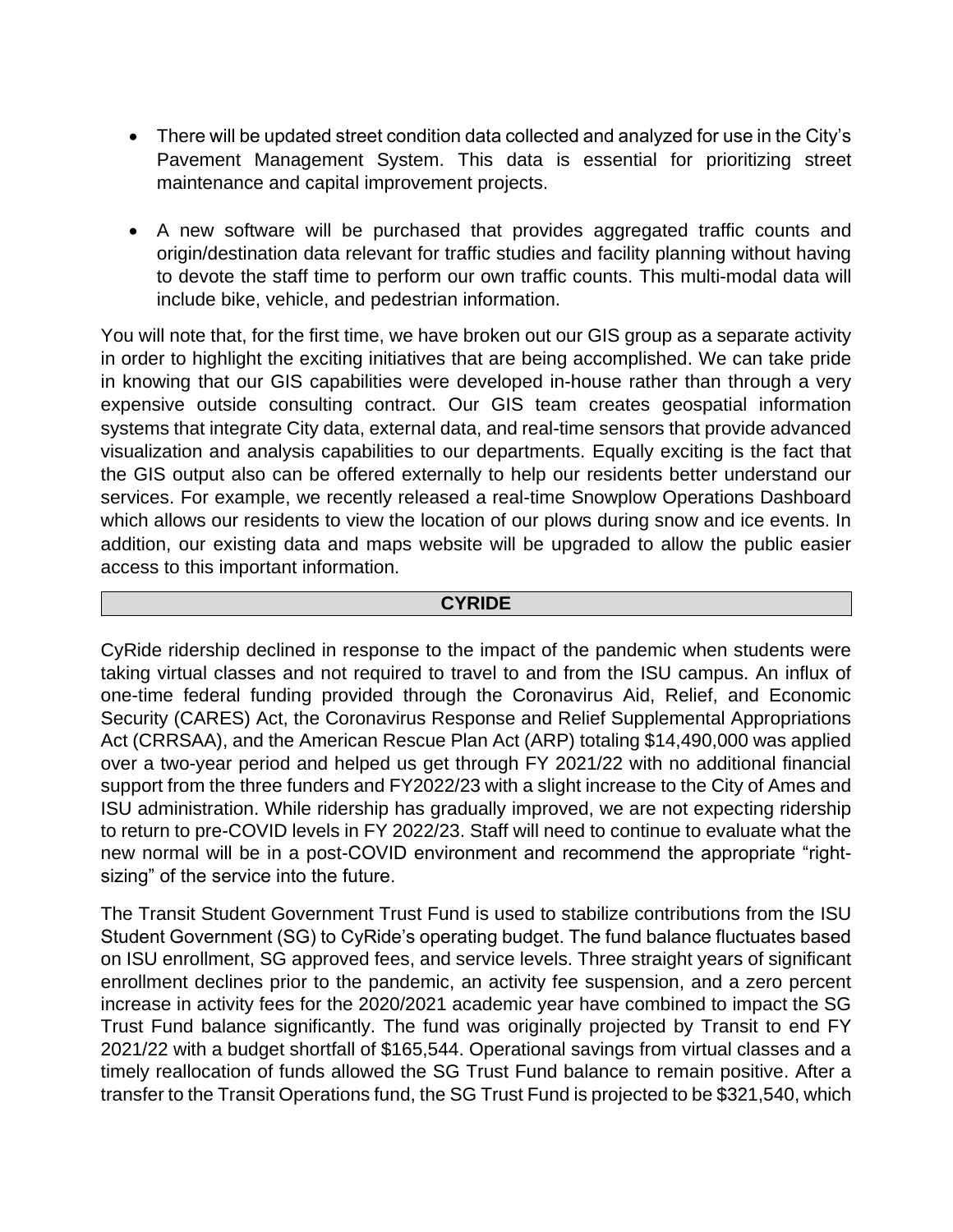is lower than the \$500,000 goal for the fund but represents a significant first step toward rebuilding the balance.

**The FY 2022/23 budget requests no additional funding from ISU student fees in order to help restore the SG Trust Fund balance to a sustainable level.** In addition to this action, the Transit Board will work with the Student Government to identify the best option to achieve the long-term viability of this fund.

**The budget does satisfy the Transit Board's request for property tax support for the CyRide operation from the City in the amount of \$2,034,090, which is a 2.62% increase over last year's commitment.**

#### **PUBLIC PARKING**

Our Parking Fund has taken the greatest hit from the impacts of the pandemic. As a result, we previously recommended an increase in parking fines/fees in order to assure that sufficient revenue would be available to pay for the costs required to operate and maintain our public parking system and create a reserve fund to pay for the future reconstruction of the lots. In lieu of a substantial fee increase, a decision was made to inject \$600,542 from FY 2020/21 General Fund savings to help get us through another year.

Despite the efforts of the staff to reduce the expenditures by 0.2% in the Parking Fund for FY 2022/23 and the previous General Fund transfer, the Parking Fund continues to struggle barely generating enough funds to pay for the operating costs of the system. You will note that the balance in the fund has been drawn down by approximately \$200,000 in each of the last two years. We will need to transfer \$20,709 back from the Parking Capital Reserve fund in FY 2022/23 so that we can end the fiscal year meeting our 10% available fund balance goal. I have also included a transfer to the Parking Reserve fund of \$500,000 from projected savings in the General Fund in the FY 2022/23 budget. This will allow us to continue to build up a modest parking capital improvement reserve, which is projected to have a \$684,338 balance at the end of FY 2022/23.

It should be emphasized that the infusion of General Fund savings is not a long-term solution to achieving the economic viability of the fund. With a return to normalcy in FY 2022/23 Staff will be developing a long-range financial plan for the Parking Fund that outlines operational and capital improvement needs for the Parking System and an associated financial plan to produce the needed revenue.

#### **AIRPORT**

The Fixed Base Operator (FBO) at the airport performs a number of important services for our customers including flight training, airplane repair, charter, and fueling as well as mowing and snow removal at the airport grounds. The contract with our Fixed Based Operator (FBO) expires in June 30, 2022. Staff has been very happy with the services provided by the current FBO and hopes to negotiate a longer-term contract with this incumbent.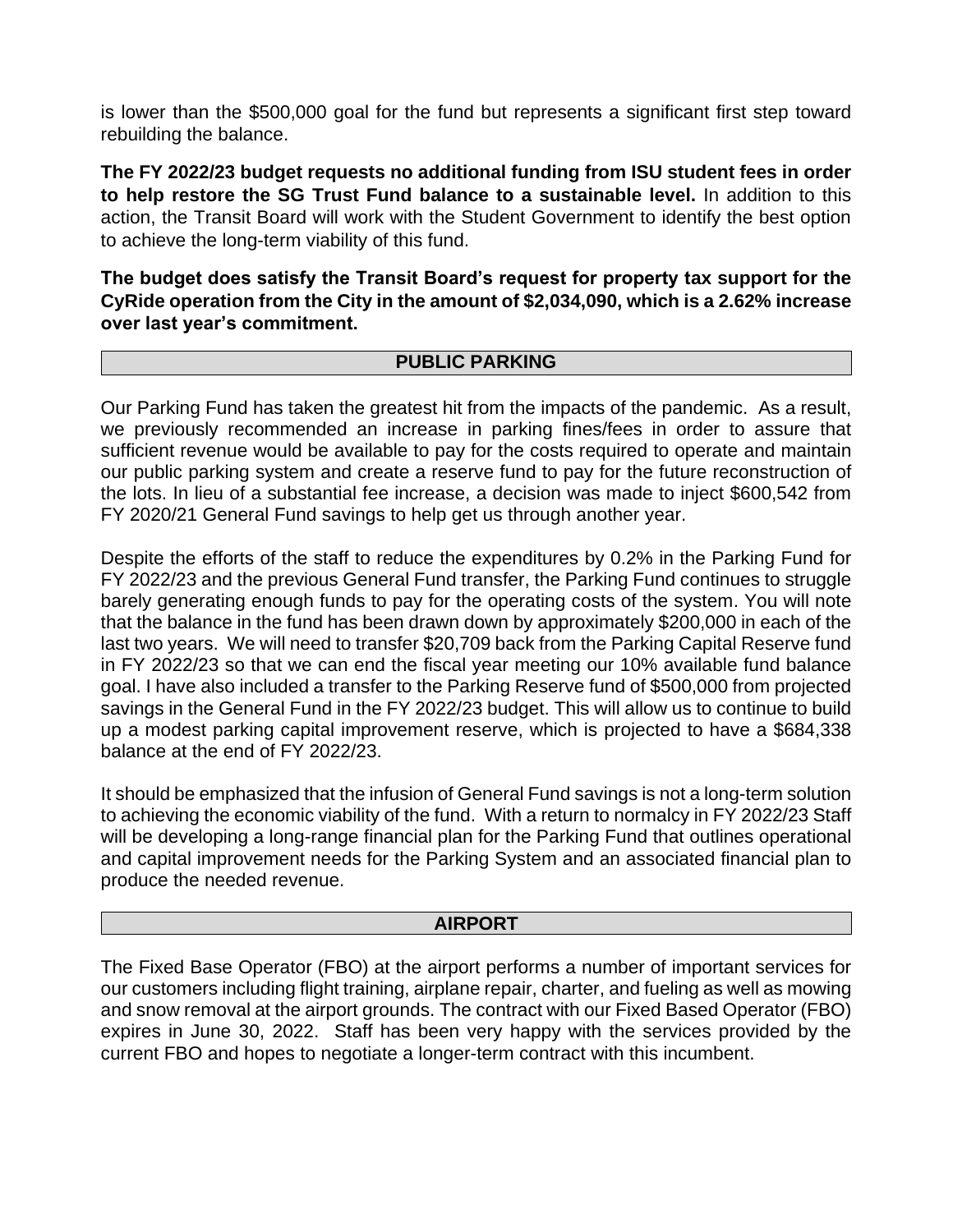We were fortunate to receive a \$143,229 grant from the federal CARES Act in FY 2021/22. This unanticipated pandemic relief funding will be used for building repairs and other deferred maintenance items at the airport.

### **PARKS & RECREATION**

For years the City has been known for the quality of our extensive park system. However, it is no secret that our facilities have been lacking as over the years we have inherited many outdated facilities to operate. Therefore, recently we have placed a greater emphasis on making improvements in this area. Towards this end, we are working to construct a new indoor aquatics center, community splash pad, downtown plaza, kayak launch, soccer pitch, and agility course. **Because of the expansion of our parks and facilities, it is time to expand our full-time workforce in the Parks and Recreation Department. Therefore, the FY 2022/23 budget includes an additional Maintenance Worker position, with an additional FTE planned in FY 2023/24.**

Most of our recreation programs have been staffed with part-time or temporary employees. Like other entities who are relying on the same labor pool, we are finding it difficult to maintain our staffing levels. Therefore, we will be focusing our efforts on building partnerships with other groups to help alleviate staffing as well as facility shortages.

Every year we challenge ourselves to introduce new recreational programs. Examples of new programs that will be introduced include an initiative that will bring children and their adults together in a neighborhood to participate in planned activities and a new program offering fly-fishing instructions. The FY 2022/23 budget calls for recreation program fee increases between 3% to 7%.

Our Learn to Swim classes will be impacted with the closing of the Municipal Pool in February 2022 to make way for the new high school. Until our new indoor aquatics center is opened, we will have to schedule more time at the Furman Aquatics Center during the summer months for these classes, thus interrupting some of our open swim hours.

Our long-term Emerald Ash Borer program to remove and replace this species continues in FY 2022/23 with \$120,260 earmarked for street trees and \$13,937 for park trees.

Our goal in operating Homewood Golf Course and the Ames/ISU Ice Arena is for user fees to cover, at least, the operating expenses of the facilities. To accomplish this goal a 5% increase in ice rental fees is incorporated into the Ice Arena budget and a 3% increase in season pass fees for Homewood Golf Course.

While the pandemic resulted in less user hours in both facilities in past years, we are seeing a gradual increase in usage. One of the primary users of the Ice Arena is Iowa State University, who rents ice time for numerous hockey club teams and intramural recreation programs. Apparently, there are some discussions underway to determine if ice time will be reduced in the future for the club teams and intramurals. Because of this uncertainty, I have included \$50,000 from our American Rescue Plan Act funding as revenue for the Ice Arena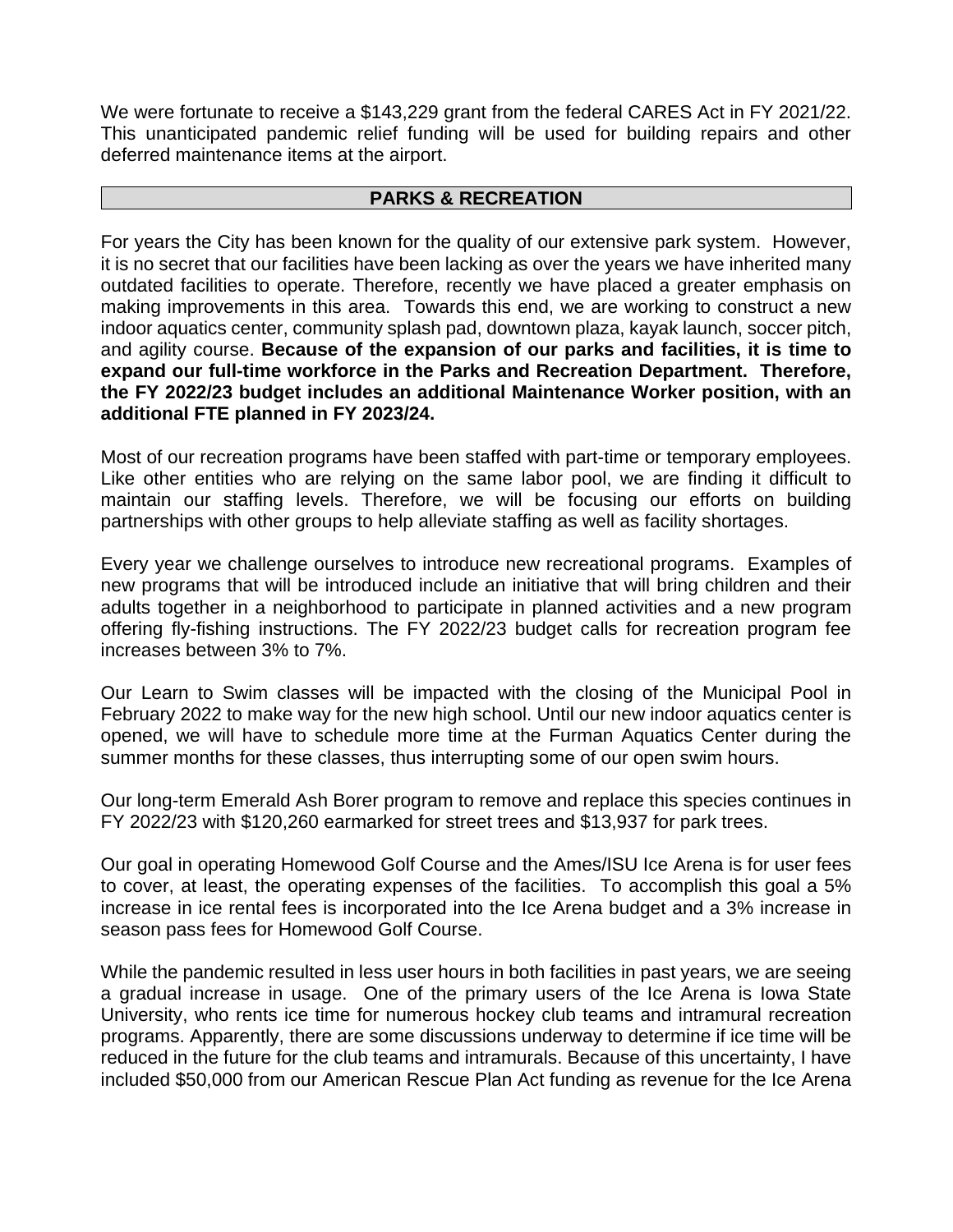to bolster the balance in this fund above the minimum goal in order to handle any decrease in rental revenue that might occur.

### **PLANNNING SERVICES**

In keeping with one of our Excellence Through People values, continuous improvement, we will be making three changes on July 1, 2022, that will involve the Planning & Housing Department in an effort to improve our customer service.

- The responsibility to serve as the Secretary for the Zoning Board of Adjustment (ZBA) will shift to the Administrative Services Division. This division provides clerical support to the Planning personnel that staff the ZBA. Currently, these duties are performed by the City Clerk's Office. This change will integrate the ZBA application process with other planning application processes and streamline reviews by the Planning division.
- The Planning & Housing Director will become the designated Zoning Enforcement Officer for the City. Currently, this responsibility is given to the Building Official who has to consult with the Planning Director before making any decision regarding zoning issues. This change should help streamline decisions for our customers.
- The administration for the Neighborhood Grant Program will be assumed by the Neighborhood Planner who has already developed relationships with many of the applicants. Currently, this responsibility is handled by the City Clerk.

For the first time many years, the fees for some planning applications have been increased to generate an additional \$2,000, or 10%, to cover the additional cost for notification.

### **HOUSING OPPORTUNITIES**

**Along with our annual Community Development Block Grant funding which has been earmarked to develop our affordable housing subdivision, an influx of federal CARES and ARPA funds will provide a unique opportunity to offer even more to those who need housing assistance.** Continued rental/utility and mortgage/utility assistance will be possible as a result of the approximately \$225,000 that remains under the CDBG/CARES rounds 1 and 3. Home/ARPA monies totaling \$1,269,248 will be available for housing, services for the homeless, and other vulnerable populations impacted by COVID-19. Finally, \$600,000 from IEDA/CARES funding distributed by the State will be available for yet to be determined projects.

### **LIBRARY SERVICES**

The resurgence of the COVID-19 pandemic continues to impact the use of our library. In response to the community's evolving preference and comfort level in how they attend events, the Library has adapted by offering programming in multiple formats including virtual, in-person, outdoor, live streaming, and home activities. An emphasis is being made on initiating training, facilitated dialogues, and data analyses in the areas of Equity and